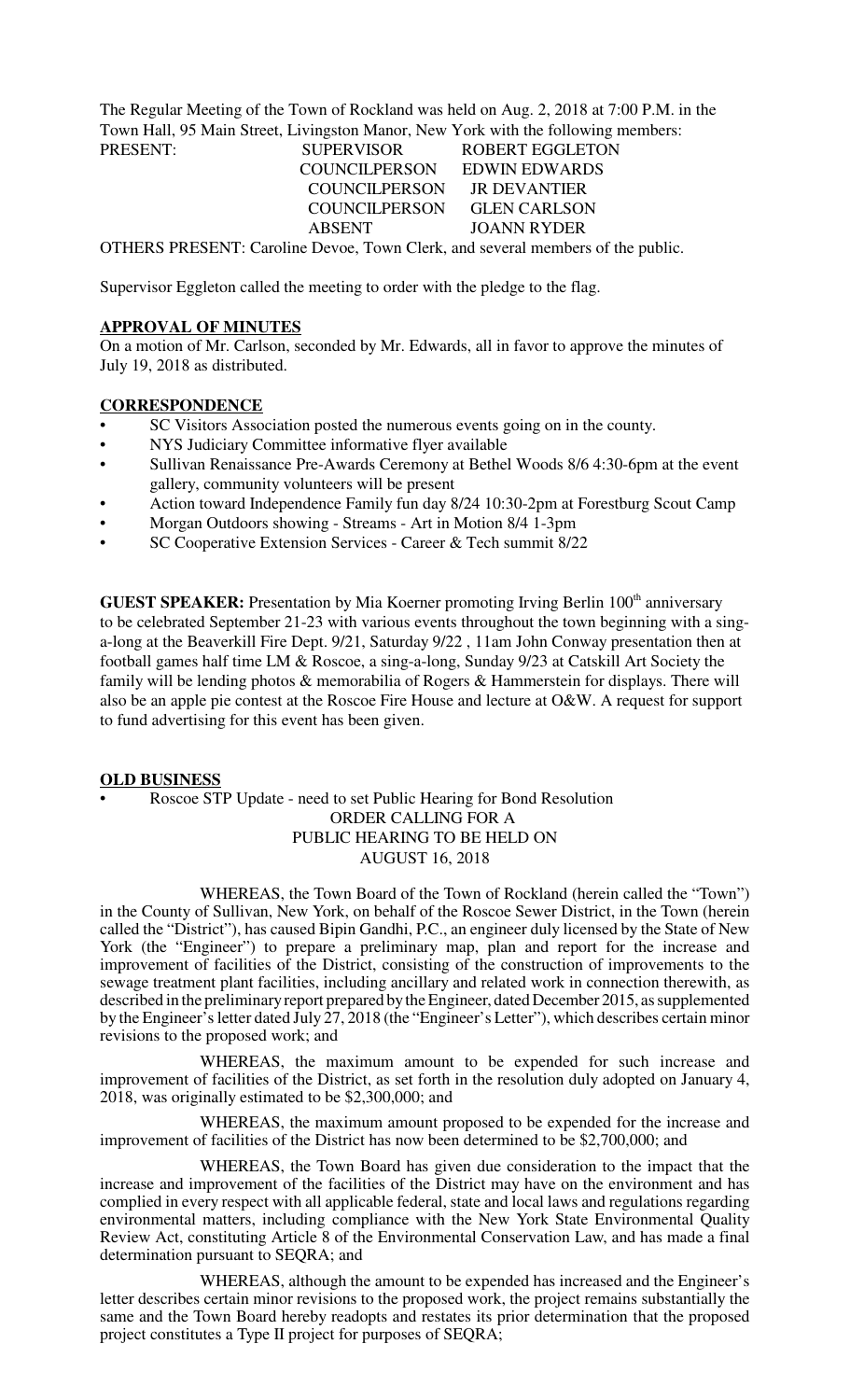## *REGULAR MEETING OF TOWN OF ROCKLAND August 2, 2018 cont' Pg.2*

Now, therefore, be it

ORDERED that a meeting of the Town Board of the Town be held at the Town Hall, 95 Main Street, Livingston Manor, New York, on the 16th day of August, 2018 at 7:00 o'clock P.M. (Prevailing Time) to consider said increase and improvement of facilities of the District and to hear all persons interested in the subject thereof concerning the same and for such other action on the part of the Town Board with relation thereto as may be required by law; and be it,

FURTHER ORDERED that the Town Clerk publish at least once in the *"Sullivan County Democrat,"* hereby designated as the official newspaper of the Town for such publication, and post on the sign board of the Town maintained pursuant to subdivision 6 of Section 30 of the Town Law, a Notice of such public hearing, in substantially the form appearing in Exhibit A, certified by said Town Clerk, the first publication thereof and said posting to be not less than ten (10) nor more than twenty (20) days before the date of such public hearing.

DATED: August 2, 2018

On a motion by Mr. Carlson, seconded by Mr. Devantier with all in favor to set public hearing for August 16, 2018 at 7pm.

- Workers Comp Insurance rates the town pays the County will be increasing. Town of Rockland increase is set for 33%, Neversink 20% and Liberty 40%. These are the three highest areas.
- Meadow Street demolition to take place next week

## **NEW BUSINESS**

- Appoint Deputy Court Clerk Alix Dench-Layton Appointed as Utility Clerk in January, a motion was made by Mr. Carlson, seconded by Mr. Devantier to appoint Alix Dench-Layton as Deputy Court Clerk, with all in favor.
- Water/Sewer Weekend Duty Schedule
- Town Clerks Monthly Report
- Brookins Sewer Adjustment request on a motion by Mr. Carlson, second by Mr. Devantier, all in favor, to waive sewer fees only, water bill charge remains the same.

## **DEPARTMENT HEADS -** none present

**APPROVAL OF BILLS** - On a motion of Mr. Carlson, seconded by Mr. Edwards, with Mr. Devantier abstaining from LM Water voucher #108 for (Roscoe Lumber) the following resolution was ADOPTED - VOTE - AYES 4, NAYS 0 - RESOLVED to approve the bills on abstract #15 of 2018 in the following amounts:

| General         | 307-323 | \$45,024.90 |
|-----------------|---------|-------------|
| Highway         | 248-269 | 39,411.25   |
| Liv.Manor Sewer | 106-111 | 6,581.60    |
| Liv.Manor Water | 103-109 | 3,322.21    |
| R R Water       | 98-103  | 2,992.17    |
| Roscoe Sewer    | 108-115 | 6,771.55    |
| RR Light        | 28-29   | 403.83      |

**PUBLIC COMMENT** - Mia Koerner asked about the consideration to NOT pave the lot on 16 Meadow Street due to floodplain. A resident stated how Manor Motors is looking overcrowded again with vehicles. Niklas Moran of Clean Energy NYSERDA was present and asked to speak briefly and distributed an informational packet for review.

**ADJOURNMENT** - On a motion of Mr. Devantier seconded by Mr. Carlson and carried, the meeting was adjourned at 7:53 P.M.

Respectfully submitted,